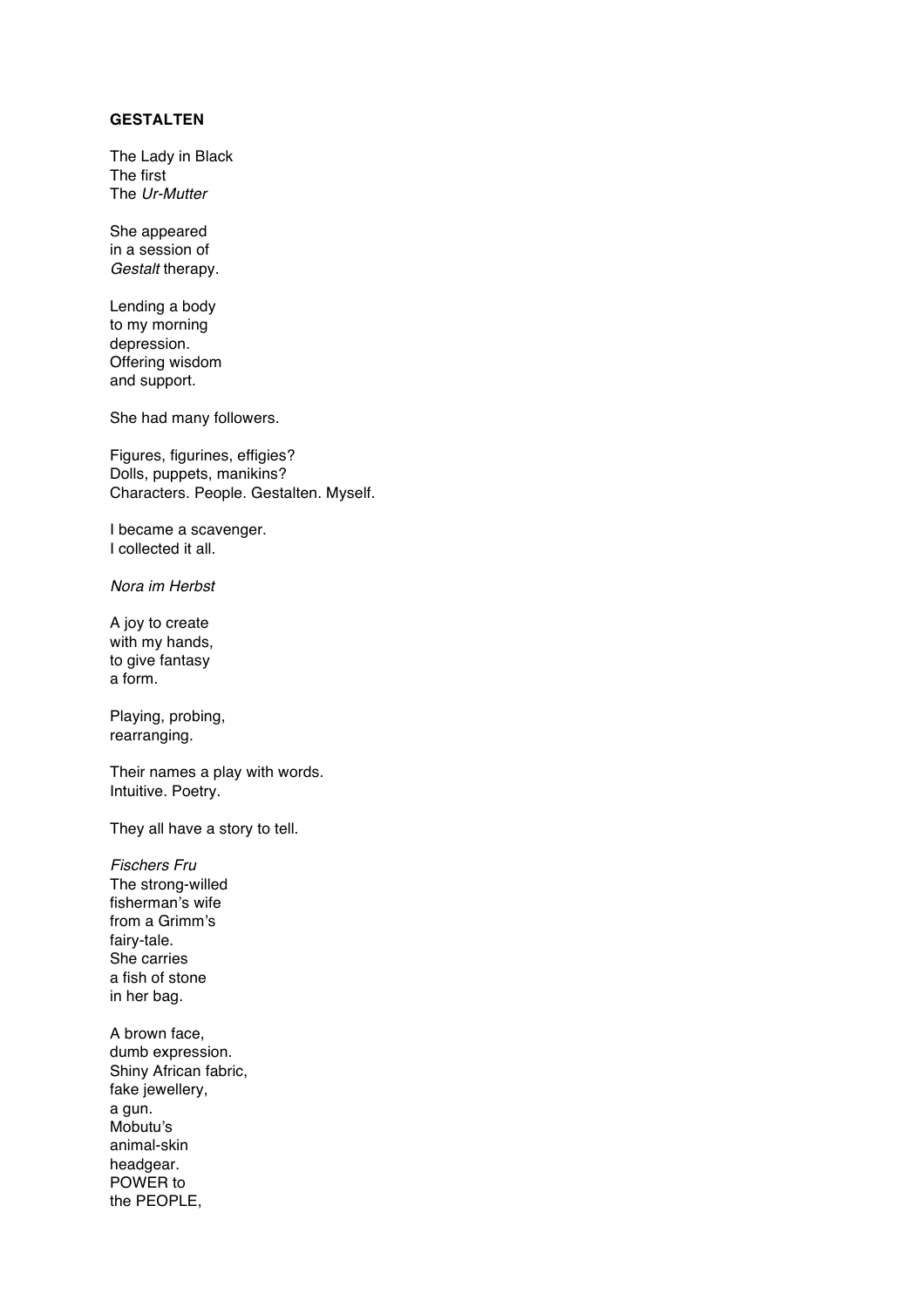he says. The African dictator A stick stuck into an empty beer bottle.

A flower vase gone lacklustre stuffed with scraps of fabric. A medical tube for breathing, a bird for company. Another fairy-tale figure born – *Geist aus der Flasche* The Genie from the Bottle

Bald-headed lady adorned with a glittering scarf bought at a market in Mauritius: souvenir of a sparkling past. 'Oh, that's me at 90!' Thou shalt be glamorous till the end.

Electronic scrap electrical waste became my material.

When my mother-in-law died and my own mother was dead, *Tod der Mütter* was born. Dead fuses dangling from a double head. All mothers the female lineage behind me.

Archaic Unfinished

Plaster over mesh wire, painted in bright colours. A bulging form, a strong body. In gold and copper, yet bleeding. Clefts left open, not tightly sealed. The body of a woman, vulnerable at its core. Laughingly I called it *Gold Else* Berliners know who that is.

*Major Tom* followed.